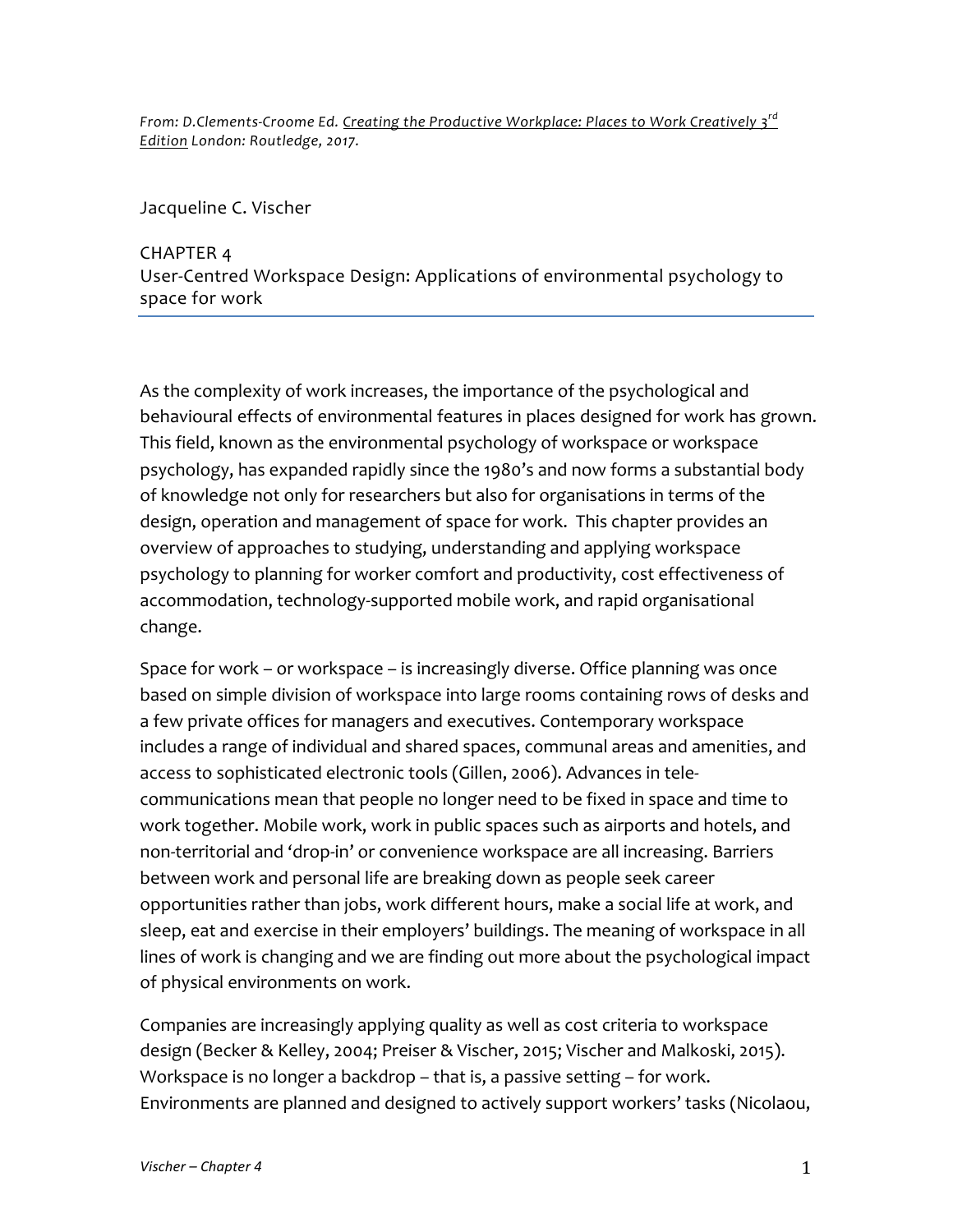2006; Vischer 1996). Consequently, knowledge of how building occupants behave as a function of their physical environment is increasingly being applied to the creation of supportive, efficient and adaptable workspace. Research indicates that workspace design and management affect not only how people feel about their job, but also work performance, employee loyalty and engagement, and the value of human capital to the organisation. The focus of this chapter, then, is on the behaviour of building occupants - meaning not only workers' actions and responses, but also their attitudes, feelings, expectations, values and beliefs towards their workspace. It is useful to think of the user-environment relation as dynamic and interactive: that is to say, the user's environmental experience includes the consequences of his or her behaviour in that environment. The user/occupant is not a passive receptacle experiencing the built environment statically, as input; her experience of the environment is itself transformed by the activities she is performing. The relationship is better characterised as transactional or negotiated (Gray & Daish, 1996; Moore, 1980; Vischer, 2008a).

## **Satisfaction and Productivity**

Studies aimed at analysing and understanding the relationship of users to their workspace have largely focused on two outcomes: user satisfaction and worker productivity. While acknowledging that both outcomes are difficult to measure, the implicit logic that features of workspace design can be evaluated in terms either of how much workers like them or of how much more work is produced because of them has been hard to displace. Typically, user satisfaction is measured through survey responses in the form of ratings of various environmental features, and effects on productivity are assessed either in the form of self-report ('are you more or less productive as a function of workspace features?') or pre and post measures of task performance.

The extent to which environmental characteristics affect users' satisfaction has guided research on the environmental psychology of office environments since the 1980s and often still does (Marans & Spreckelmeyer, 1981; Ornstein, 1999; Veitch et al, 2007). Post-occupancy evaluation relies on survey questionnaires that ask building users to identify what they 'like' and 'dislike' about their work environment, on the assumption that users' self-reported satisfaction with individual features is a de facto measure of building quality. If users feel positive (satisfied), the workspace is successful, whereas if they are dissatisfied, the building (its design, management, work environment) is not performing or has somehow failed. Substantial knowledge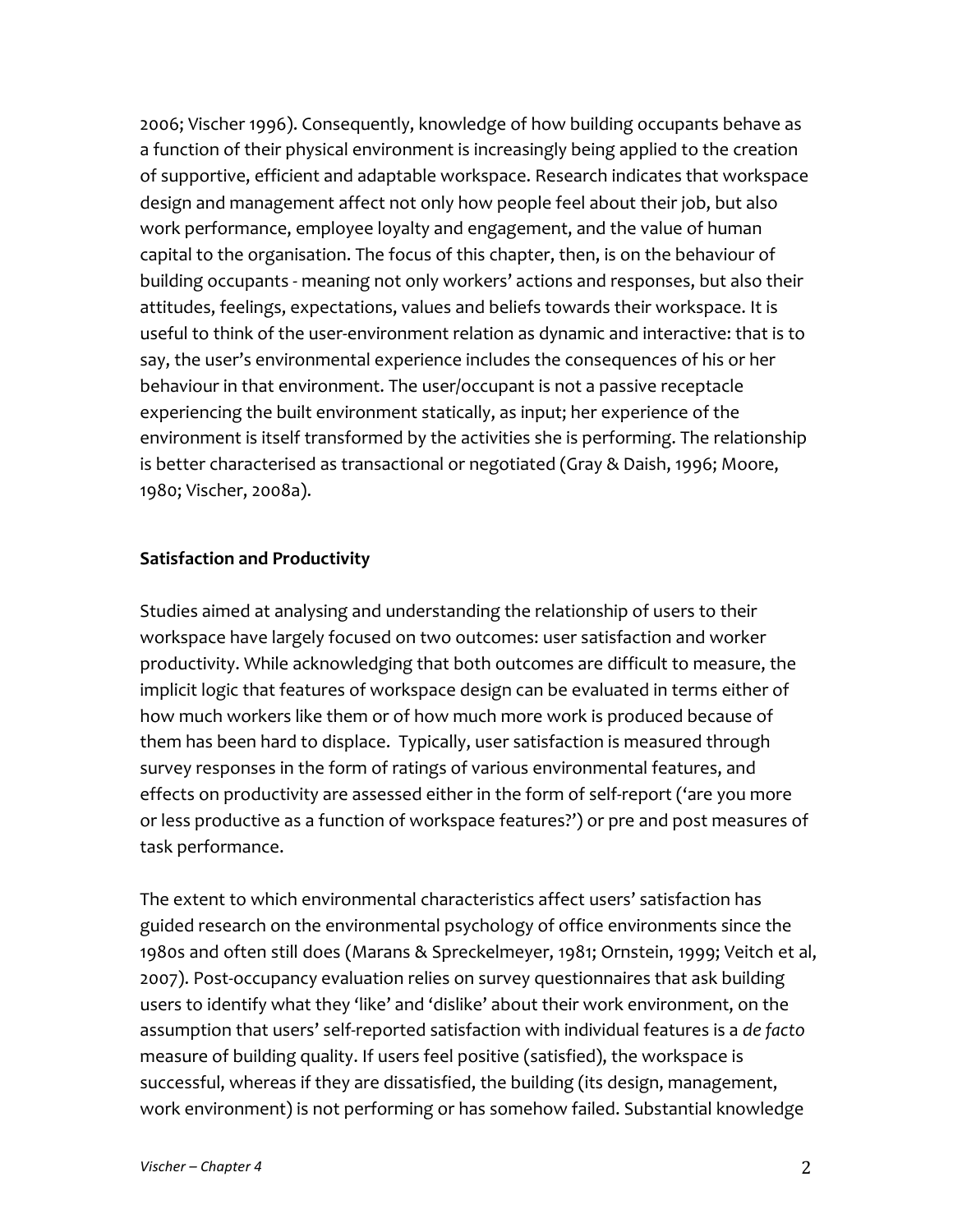of users' preferences has emerged from workspace satisfaction research. For example, user surveys consistently find that office workers are dissatisfied with 'open plan' workspace, whether this is due to noise levels, distractions, lack of privacy, or the sameness of 'cubicles' (Borzykowski, 2015; Churchman et al, 1990; Hedge, 1986; Konnikova, 2014; Maher & von Hippel, 2005). However, the prevalence of this finding has not prevented employers from favouring some form of open plan – in part because it is cheaper to construct and more flexible to reconfigure than a traditional partitioned office layout, and in part because more desks and more equipment can be fitted into open plan layouts. A more useful research question is the degree to which workers are supported in the performance of their tasks by different open plan layouts – in other words, to what degree is their ability to work affected? Studies show that, on the positive side, open workstations facilitate communication by enabling workers to exchange information rapidly and informally and support flexible work-group participation. On the negative side, the open environment can generate noise and distractions that prevent workers from concentrating on their tasks (Davis et al, 2011). Moreover, the trend towards densification of workspace contributes towards distracting noise levels that many experience as a reduction of privacy (Vischer, 2012).

Whether workers like or dislike workspace features pertains more closely to happiness research than to understanding how effectively the physical environment supports work (Kolbert, 2010; Stone and Mackie, 2013). More complex models of user-environment interaction – such as how well people can perform tasks, access needed tools, engage in appropriate communication, and identify territory – are needed to guide inquiry into workplace performance, that is, the effectiveness of workspace whose explicit objective is to support the performance of work. A performing workplace is designed to optimise worker productivity (Clements-Croome, 2006). The concept of productivity is used for a wide range of desired behavioural outcomes (Ouye, 2008; Haynes, 2007). Many studies use respondents' self-reports of 'improved' or 'reduced' productivity because research measuring guantifiable output per worker or team is more complex to execute (Bordass & Leamann, 2004; Oseland, 2009).

Part of the difficulty of measuring the effects of workspace on worker productivity is confusion about definitions. There are at least three types of productivity that are influenced by environmental design, each of them in different ways. Each of the three categories -- individual, group, and organisational productivity -- denotes a variation in scale of environmental influence (Vischer, 2006). Individual productivity is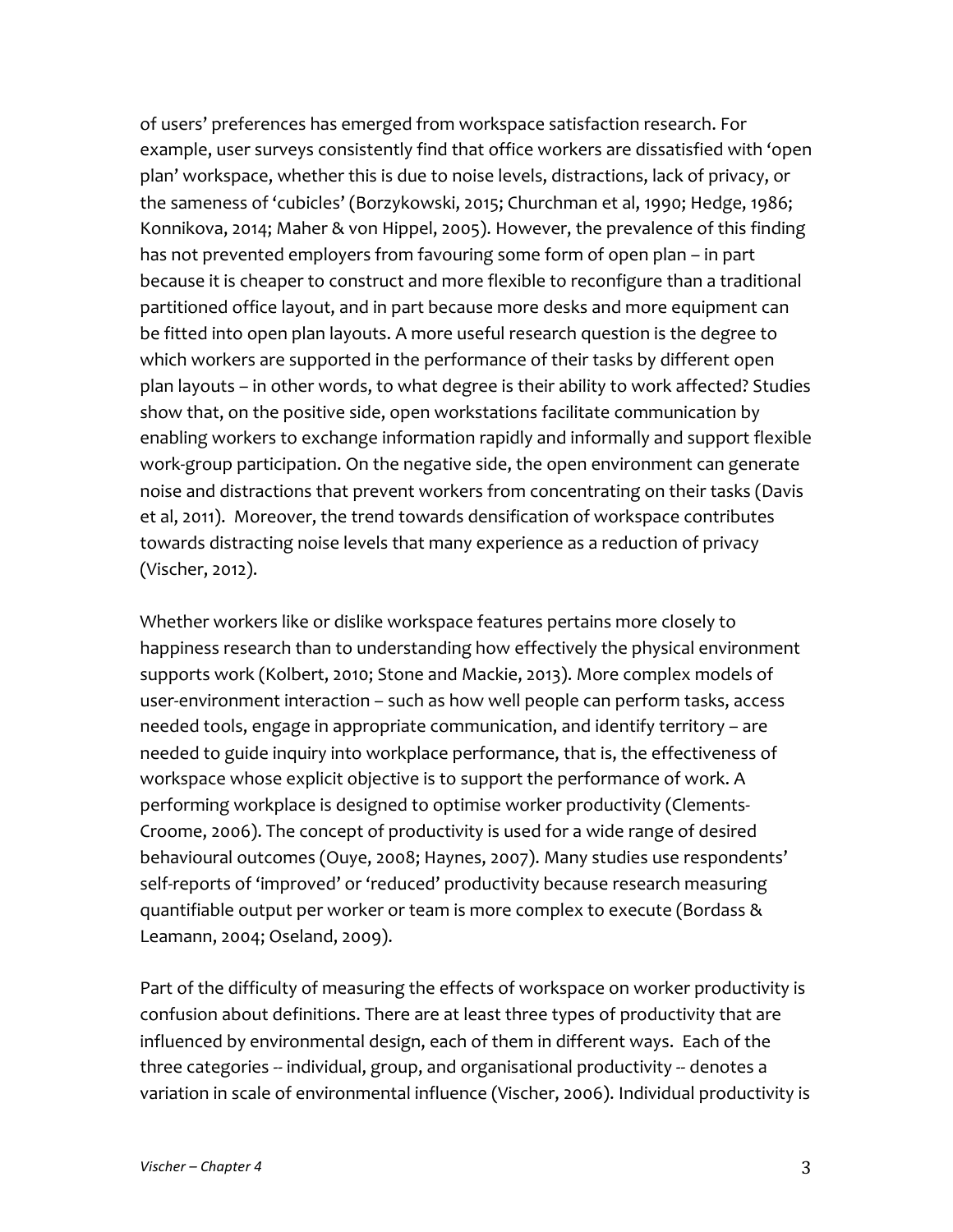typically evaluated at the scale of the individual workpoint, examining how the microenvironment - specifically environmental conditions such as lighting and visual conditions, variations in temperature and humidity, furniture ergonomics, and noise privacy - influences individual task performance in terms of effects on speed and error rates as well as on incidence of illness and absenteeism. The productivity of groups sharing workspace, such as a teamwork environment, is typically evaluated in terms of the quality and quantity of group processes such as rate of innovations, number of creative ideas, and speed of decision-making. Teamwork is affected by the design and layout of the team workspace, including access and circulation, as well as by ambient conditions such as noise. Group processes are affected by workgroup size and the relative proximity of team members. Other environmental determinants of workgroup effectiveness include the positioning of work areas and shared space, and access to shared tools and equipment (Heerwagen et al, 2004; Oseland et al, 2011).

A third level of productivity is assessed in terms of an organisation's accommodation, that is, its overall work environment, including appearance and location, workspace and amenities, communications tools and technology, and the ways these are used. Accommodation supports business objectives and increases competitive advantage to varying degrees. The organisation-accommodation (O-A) relationship evolves and changes over time as a function of cultural and business changes inside the organization (Vischer, 1996). The quality of support that the organisation obtains from its accommodation can range from highly positive  $-$  actively supporting work  $$ through neutral and poor, to highly negative. In a positive O-A relationship, workers' tasks are supported and in a negative O-A relationship, workers' time and attention are lost dealing with adverse environmental conditions. The O-A relationship is dynamic and evolving as firms become attuned to the benefits of adjusting and updating workspace in response to changing business tools and processes. Locational advantages and ease of access, balancing consolidation under one roof (centralisation) with dispersion of different groups in different facilities over manageable distances, and amenities such as fast elevators, convenient bathrooms, adequate parking, and attractive eating areas all affect organisational effectiveness (van der Voordt, 2004; Vischer, 2006). Studies have shown that both worker performance and organisational success is compromised "when the physical environment interferes with actions taken towards achievement  $\lceil$  of objectives]" (McCoy & Evans, 2005).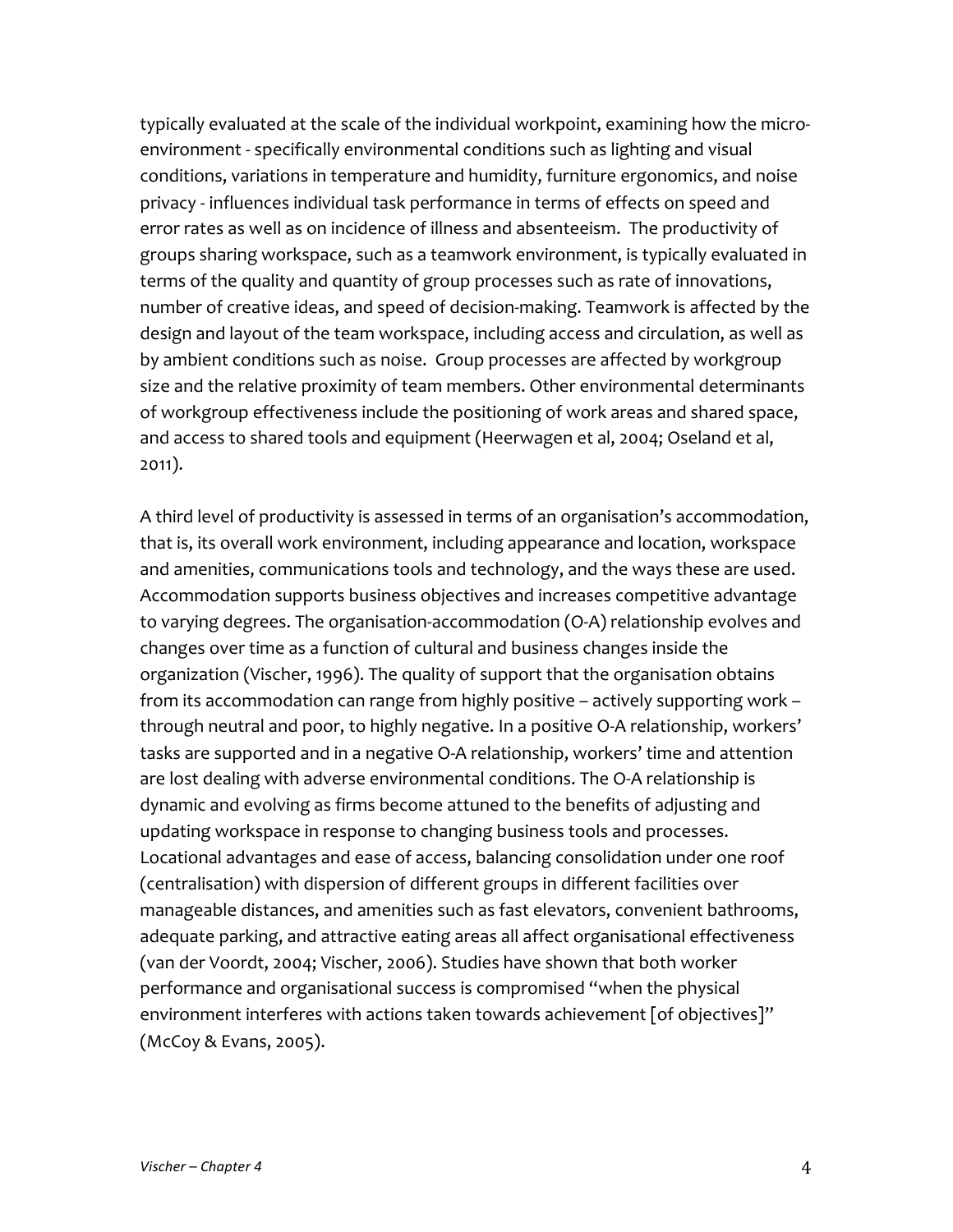Individual task performance is measured using tools for ergonomic analysis as well as questionnaire surveys that focus on the effects on workers of ambient conditions such as lighting, noise levels, furniture comfort, temperature, and indoor air quality. Team effectiveness studies tend to be more dependent on indirect measures such as social network analysis, gaming, and comparing outcomes among comparable workgroups in different environments (Horgen et al, 1999; Springer, 2011). Reviewing methods for evaluating organisational effectiveness has led to the conclusion that none is entirely satisfactory, as this is an elusive concept to define and measure, although tools are available.

While evidence accumulates that workspace design influences workers' effectiveness, accounts of workspace change suggest that employees resist 'social engineering' solutions where employers envision a work environment aimed at eliciting maximum work performance (Vischer, 2011). Such an approach violates the socio-spatial contract, the implicit social contract between worker and employer that promises to provide a certain level of workspace quality in return for the worker's energy, effort and knowledge (Vischer, 2005a). Contract violations cause workers to feel devalued and increase resistance to workspace change. In many organisations, moving workers out of enclosed offices and into open workspace is a socio-spatial contract violation: the status, confidence and responsibility that the employer communicates through private enclosed workspace is called into question by allocating workspace that is the same as everyone else's.

Managers who consider supportive workspace to be an investment in their workforce need to use research evidence to guide their environmental design decisions. Evidence-based design causes workspace planning and design alternatives to be tested empirically, or evaluated in terms of published research results before a decision is made (Hamilton & Watkins, 2008; Vischer and Zeisel, 2008). Like information technology, workspace can and should be a tool for performing work. In order to design workspace as a tool for work, reliable information is needed on what workers do, how they perform tasks, and ways in which they are or are not helped by workspace elements. Such an approach applies to all three categories of productivity: individual task performance, teamwork effectiveness, and organisational accommodation.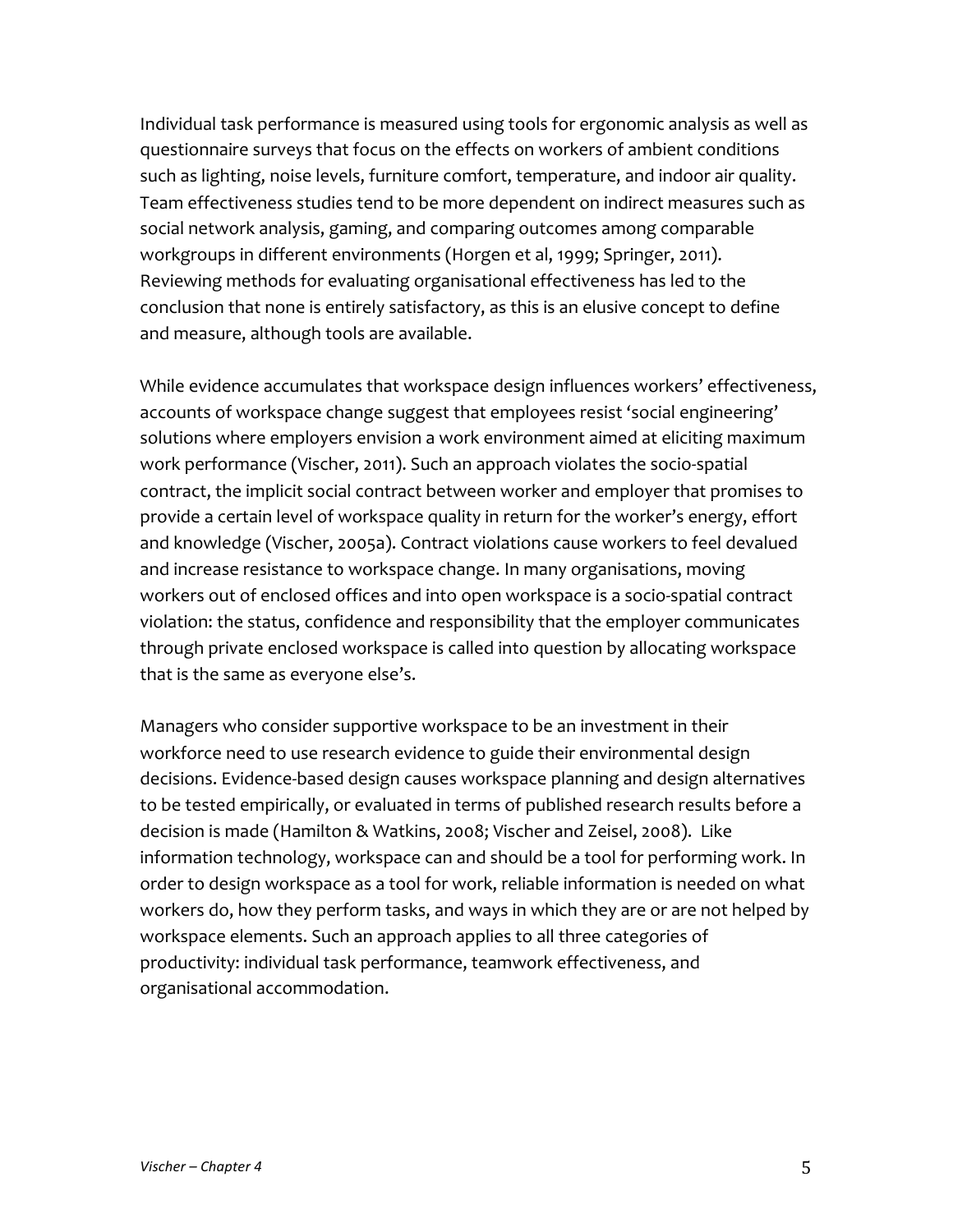## **Concept of workspace comfort**

The connection between workspace satisfaction and productivity is functional comfort. The term comfort is frequently applied to interior conditions, especially to temperature and ventilation in commercial buildings. For example, temperature, air speed and relative humidity measure thermal comfort; air speed, circulation and freshness measure ventilation comfort; and brightness, contrast conditions and luminance measure lighting comfort. The results of comfort studies form the basis for comfort standards in buildings. The term adaptive comfort refers to the interactive nature of human comfort in terms of user control over environmental conditions (Nicol and Stevenson, 2013). Others point out that comfort is socially and culturally defined and the users' experience workspace is in part a function of organisational culture (Cooper, 2009; Chappells, 2010).

Functional comfort assesses the degree of support for their tasks that workers obtain from their physical environment. Measuring functional comfort offers more than feedback on worker satisfaction by capturing the impact of workspace features on work performance at the three productivity levels of individual tasks, team or collaborative work, and organisational effectiveness. In expanding functional to workspace comfort, the model recognises that, while assessing the degree to which the environment supports work provides useful diagnostic data on building performance, occupants' experiences are more complex and have multi-level effects (Vischer, 2008b). As shown in the diagram below, functional comfort is one of three constituents of workspace comfort. Physical comfort, defined in terms of meeting building codes and comfort standards, ensures that people feel healthy and safe in the buildings they occupy. Without physical comfort there can be neither functional nor psychological comfort. Both physical and functional comfort are affected by psychological comfort: people's sense of belonging, territory and environmental control, often expressed through the need for privacy.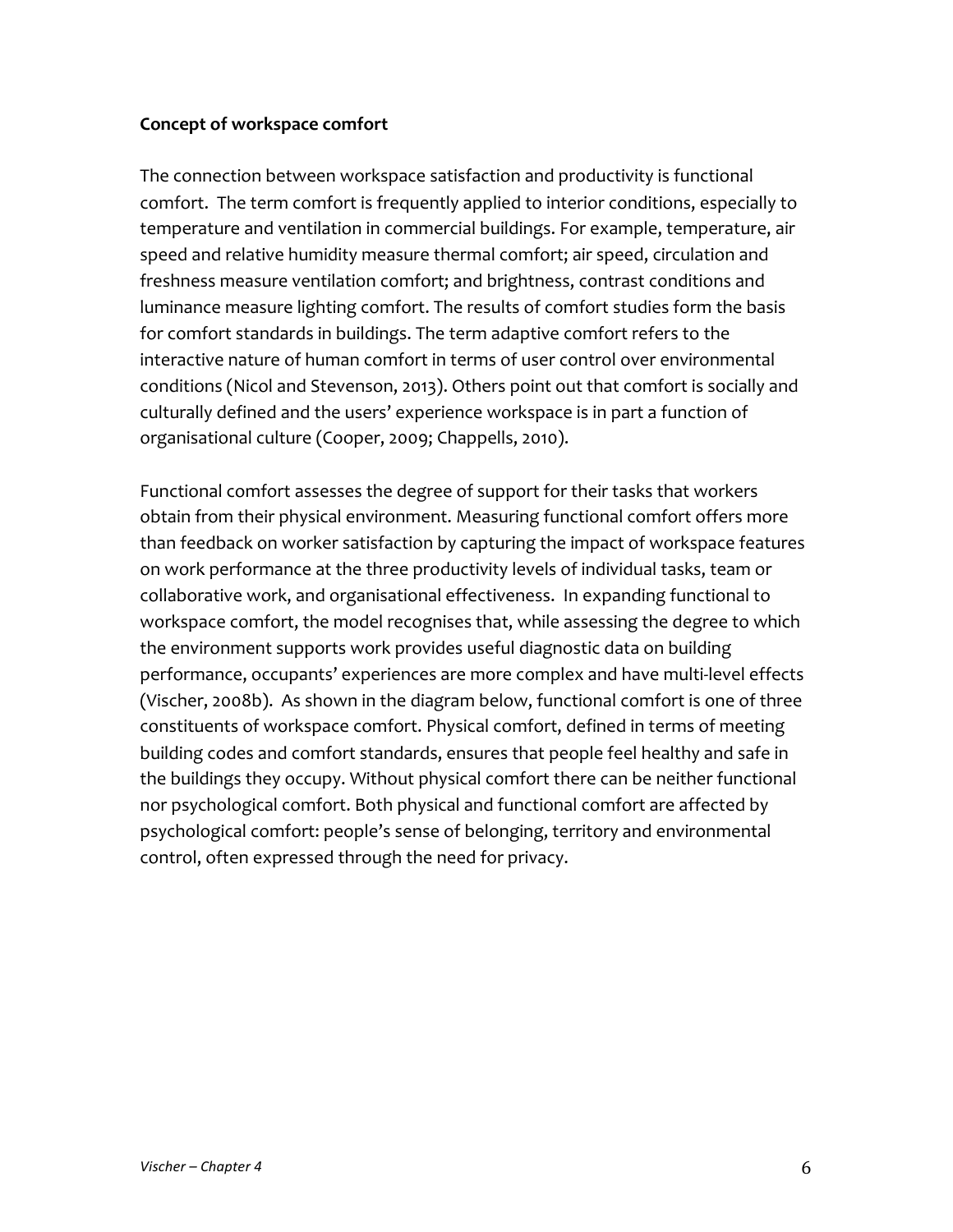Figure 4.1 Tri-partite model of workspace comfort



The functional comfort approach been applied to diagnosing workplace performance in numerous office buildings (Rioux et al, 2013; Vischer, 2005b; Vischer & Malkoski, 2015). Levels of functional comfort are diagnosed using reliable feedback from building occupants. A standardised survey questionnaire measures occupants' experience, thereby avoiding the temporal and calibration limitations of instrumentbased data collection. However, instrumentation is often useful to help interpret users' responses. Occupants' ratings on a series of five-point scales assess how much or how little specific environmental features (for example, temperature, air quality, lighting, human and equipment noise levels, space for meetings, access to equipment) support their work. Data are analysed to provide a profile of functional comfort for a given work environment, the results providing a diagnostic yardstick for designers, planners and managers. A functionally comfortable workspace is a performing workplace, signifying to employers that they are receiving a return on their workspace investment. Sometimes relatively small changes can lead to important improvements in workers' functional comfort and therefore overall productivity; there is also evidence that functional comfort and psychological comfort have interactive effects.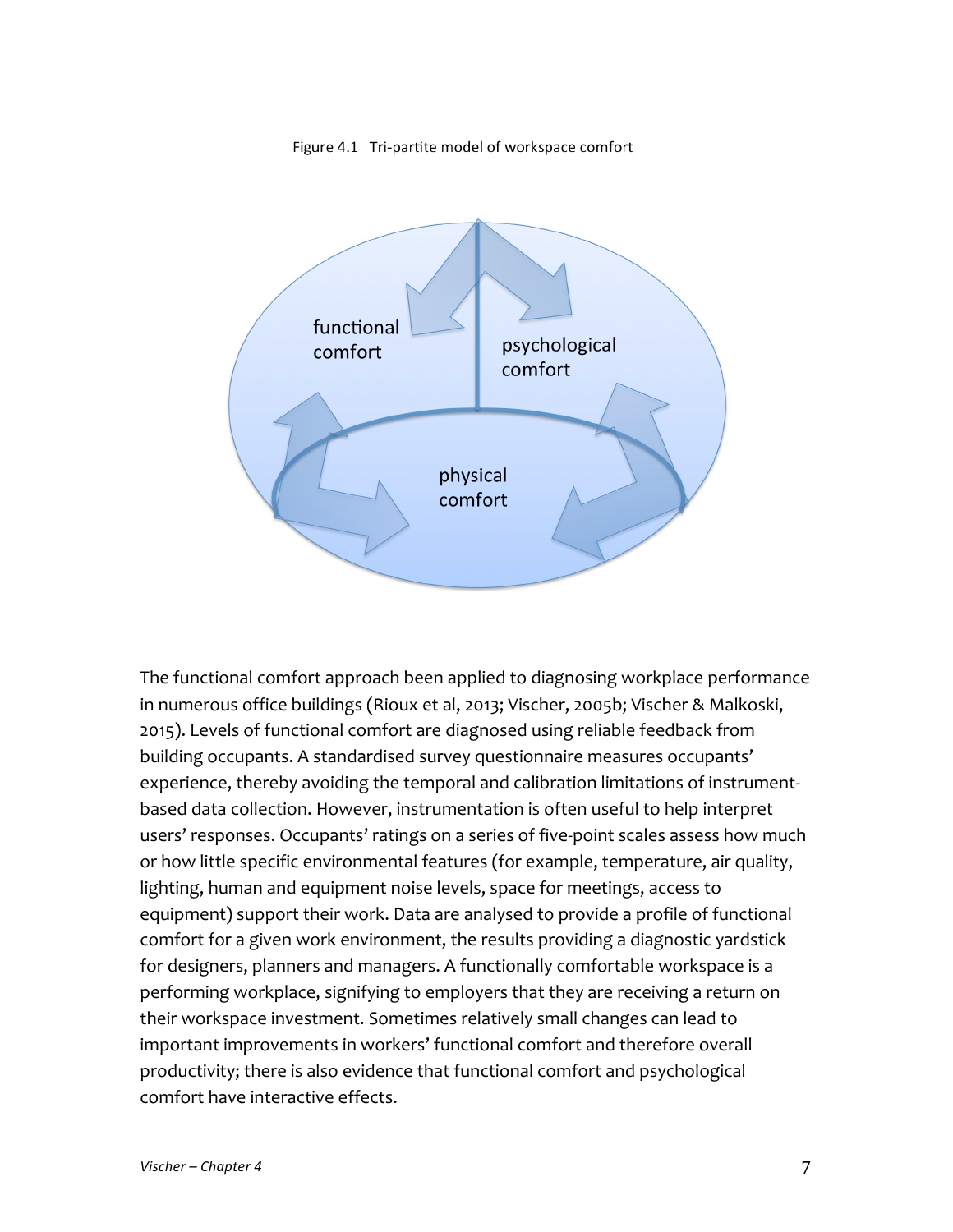Workspace diagnosed as functionally uncomfortable slows down work and increases worker fatigue, leading to workspace stress. In unsupportive environmental conditions, workers are employing their energy to solve environmental problems. Consequently, their effectiveness is compromised, energy for creative thinking and innovation is reduced, and the value of its human capital is not realised by the organisation (Vischer, 2007). The notion of environmental support for work means not just receiving support from, but also being able to act on the environment to achieve a desired, supportive result. Stress occurs when elements of the physical environment interfere with the attainment of work objectives. Potential physical stressors that interfere with task performance, motivation and social relationships "can influence physiological processes, produce negative affect, limit motivation and performance, and impede social interaction" (Evans & Cohen, 1987).

While workers' satisfaction ratings provide information on attitudes, measuring functional comfort yields a more useful diagnosis of workplace performance (Francescato et al, 2017 in press). Balancing environmental demands with the skills and abilities of users to act on their environment is a way of defining optimal workspace for creativity and flow (Csikszentmihalyi, 2003). The concepts of positive stress and of environmental competence recognize that some environmental challenge is necessary to ensure active engagement (Pedersen, 1999; Selye, 1979). Moreover, workspace cannot be designed to be a one-time, final, and permanent ergonomic support for all office tasks, but rather needs to be adaptable and negotiable to be most supportive to users. Users need the skills and opportunities to engage with and adjust their environment successfully, over time and with changing task requirements, in order to optimize comfort and manage workspace stress successfully.

Measuring levels of functional comfort in a building provides an indicator of both more stressful/least comfortable and of less stressful/more supportive environmental elements. Reliable occupant feedback shows that all workspace environments fall somewhere on the continuum ranging from functionally comfortable and supportive of work to dysfunctional and stressful.

#### **Psychological Comfort**

Psychological comfort links psychosocial aspects of work with the environmental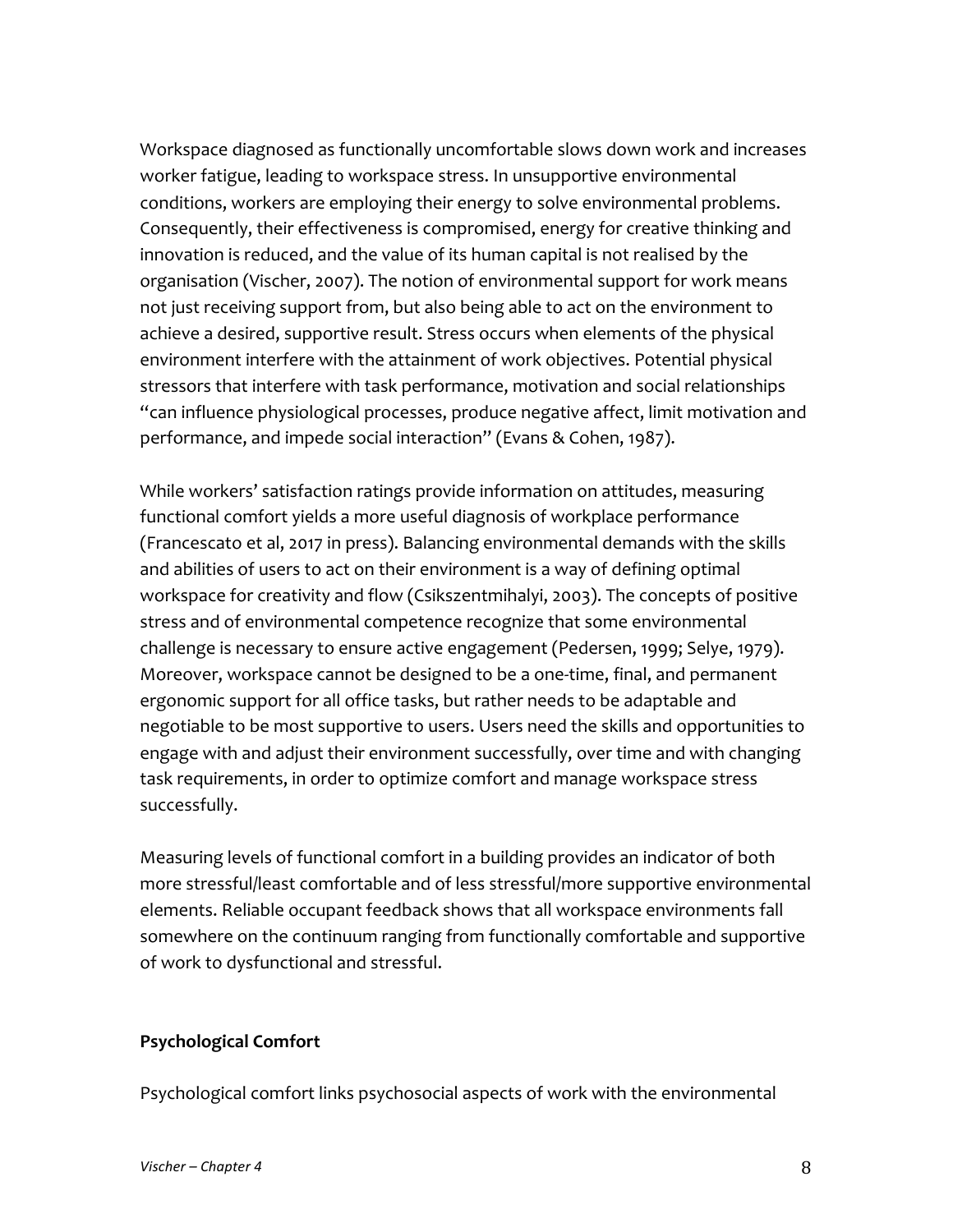design and management of workspace through territoriality, privacy and environmental control (Augustin, 2009; Vischer, 2005a). Psychological comfort is a function of a sense of belonging (territorial appropriation), along with loyalty and commitment to the organization, and environmental control, all of which are mediated by the socio-spatial contract and the behavioural expectations it implies.

The primary component of psychological comfort is sense of territory - both individual and group territory. Territory has psychological value both as space for one's work and as symbolic of one's place in the organization. Underlying these is a behavioural schema expressed in terms of the personalization and appropriation of space: marking territory and constructing boundaries of social and environmental control. Workspace personalization and space appropriation behaviours are more noticeable in offices where denser and more open office configurations have been installed (Wells & Thelen, 2002). The introduction and use of new technology and better communications tools have also affected workers' perceptions of and attitude towards their physical environment and territory (Cascio, 2000; Lai et al, 2002). Territorial boundaries are not simply physical elements that enclose space: territoriality signifies sense of privacy, social status and control. When people move out of private enclosed offices into open workstations studies show they judge their environment more negatively, citing lack of privacy, acoustic conditions, and confidentiality problems (Brennan et al, 2002; Rishi et al, 2000). These reasons are given irrespective of whether or not their work is confidential, or of whether or not they need to be alone to perform tasks effectively. Complaints about lack of privacy abound in studies of workspace change, independent of physical characteristics such as furniture configuration and partition height (Haans, 2007; McElroy & Morrow, 2010). On the other hand, data collected from professionals in open workstations who were not faced with a territorial threat such as an imminent move indicated that the demands of the job are more important than individual privacy (Kupritz, 1998).

Environmental control affects workers on at least two levels: mechanical or instrumental control, and control over process, or empowerment. Experimental efforts to increase users' control over their environment provide evidence of beneficial psychological effects (Niemala et al, 2002). Environmental control can be mechanical, such as chairs and worktables that are raised and lowered, shelving and tables on wheels, operable windows, switchable lights, and a door to open and close. Evidence indicates a positive psychological impact from mechanical control in situations where employees are informed and even trained to make use of the controls available (McCoy & Evans, 2005; Tu & Loftness, 1998). An important form of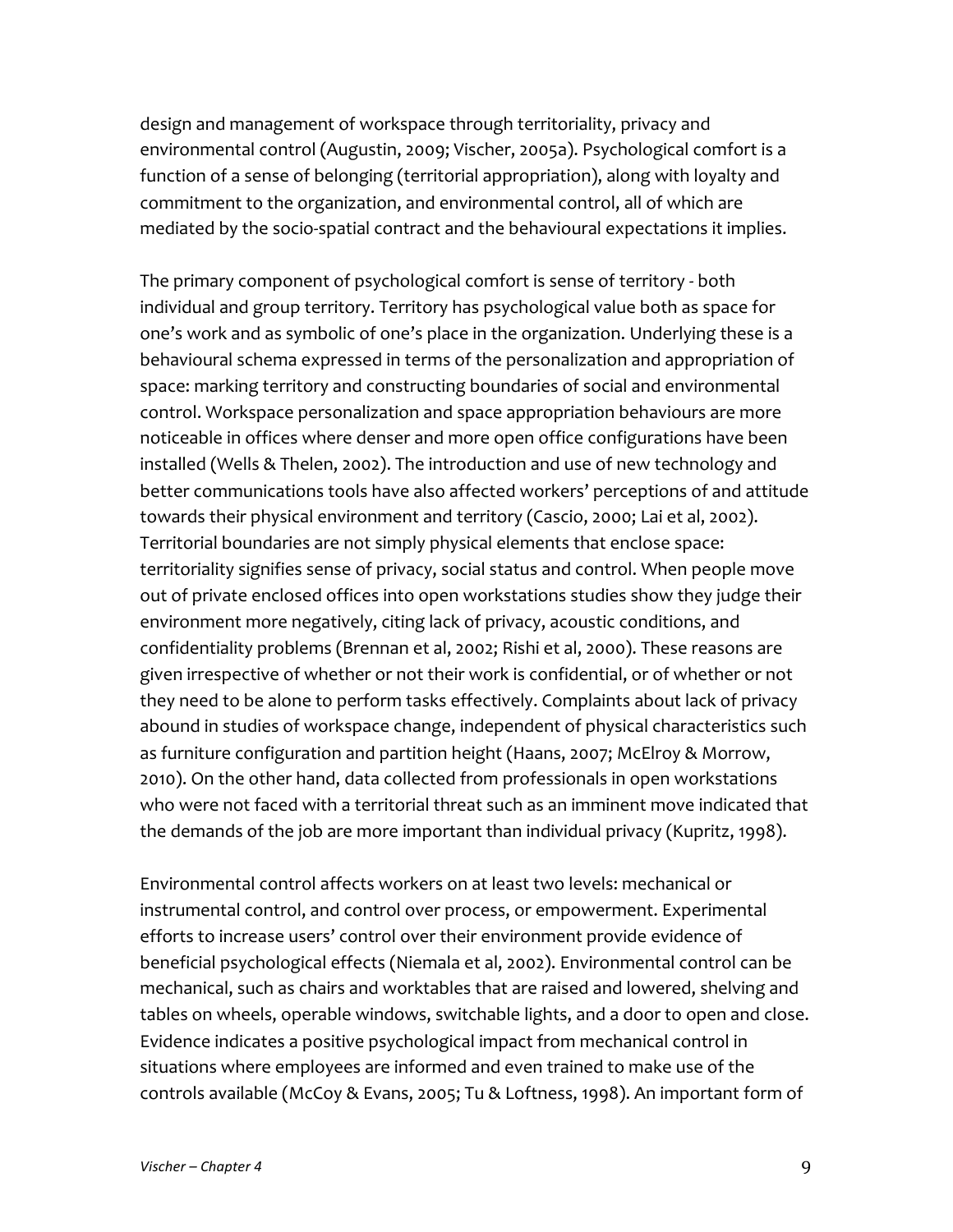environmental control is the opportunity for personalisation (Chalmers, 2015). Behaviours such as placing symbolic objects, family photographs, plants and posters in individual and team workspace increase sense of belonging, loyalty and morale.

Opportunities for employees to participate in workspace decision-making increase empowerment and sense of environmental control, both directly linked to psychological comfort. Studies have shown that worker participation in the design process has a positive effect on people's response to and feelings about their workspace (Lee & Brand, 2005; Veitch & Newsham, 2000). People who are informed about workspace-related decisions and who participate in decisions about their own space are more likely to feel territorial about their workspace and to have feelings of belonging and ownership. This enables positive coping with environmental demands and encourages workers to find new ways of solving environmental problems (Vischer, 2007).

Finally, research suggests a connection between workers' psychological traits and their reactions to the built environment at work. In focusing on cognitive processes, this line of inquiry addresses the effects of users' individual differences and how workers' evaluation of their workspace affects their perception of themselves at work (Elsbach, 2003). Not only do employees' cognitive and affective processes affect their perception of their work environment, but their perception and assessment of their workspace influences how they see themselves as workers and their professional effectiveness (Fischer et al, 2004). Studies comparing open with enclosed office users indicate that extraverts respond more positively to more possibilities for communication, and therefore do better in open office settings than workers with more introvert personalities (McCusker, 2002).

## **Conclusions and Directions for Future Research**

While considerable knowledge has accrued from studying the environmental psychology of workspace, important gaps remain. Findings to date have given rise to new and important questions that are fruitful directions for future research. The future of this field of study aims towards strengthening theoretical frameworks and lending greater coherence to existing knowledge.

The results of environmental satisfaction research offer a broad and comprehensive database of people's workspace preferences. However, satisfaction is not a practical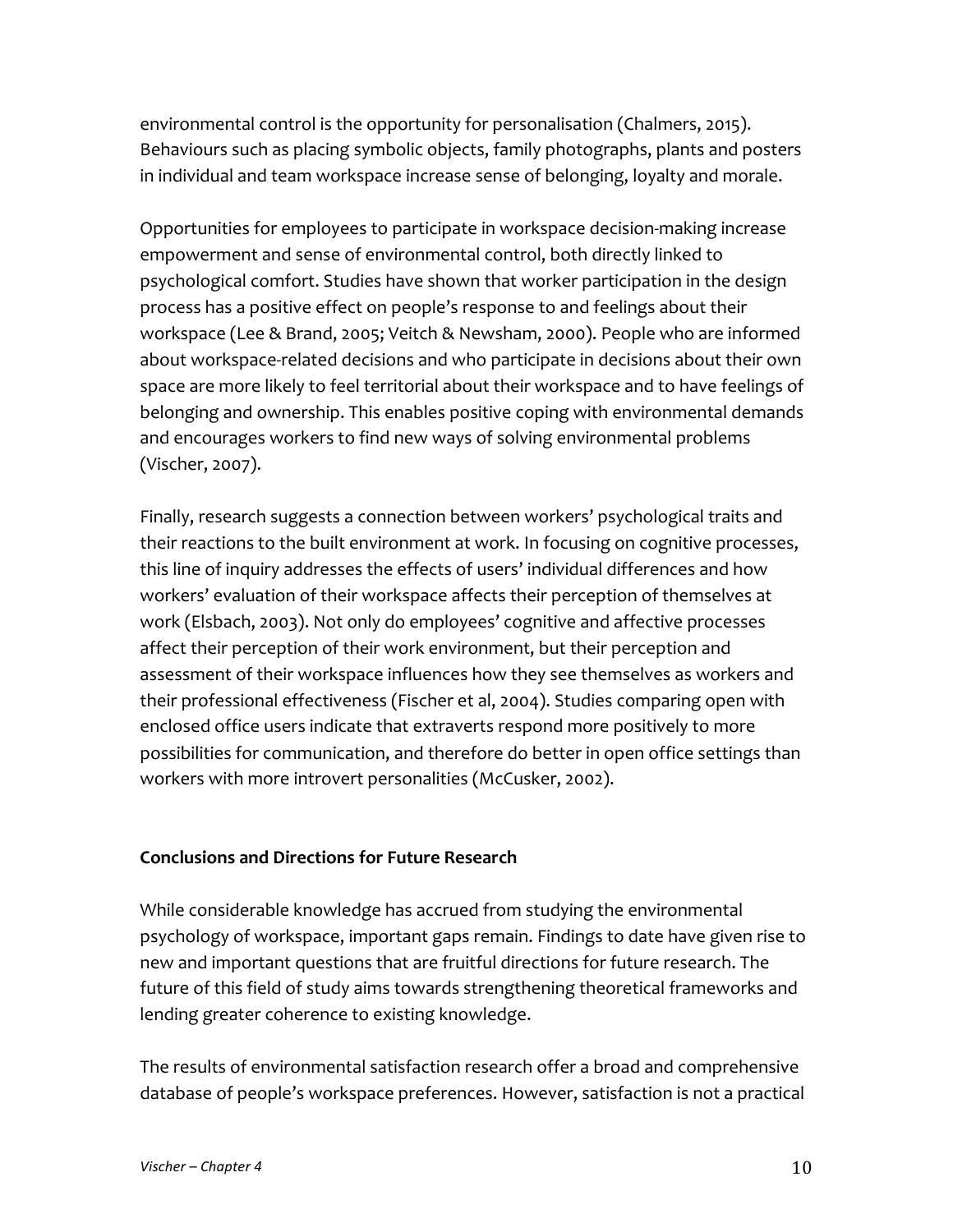outcome for measuring workplace performance. While occupants' ratings provide data on their likes and dislikes, satisfaction studies generate little information about environmental support for task performance, about adding value to business processes, or why owners and managers should invest in workspace improvement. Measuring functional comfort provides diagnostic data on workspace support to individuals and teams. Results are applied to prioritising decisions about how and when to intervene to solve environmental problems and effect improvement through removing, replacing or changing workspace features. User feedback on ambient conditions can be used to diagnose building systems problems that are amenable to intervention and correction. Functionally comfortable workspace leads to better individual task performance and increased teamwork effectiveness and ultimately improves organisational productivity.

Measuring productivity in terms of occupants' self-reports is prone to social influence and lack of clarity about what exactly is being measured. However, more objective productivity indicators such as reduced illness rates, increased speed and accuracy of task completion, and even rates of generating new ideas, are also used as measures of environmental effects on productivity. Moreover, characteristics of the work environment affect the creation and transmission of knowledge in organisations (Von Krogh et al, 2000; Vischer, 2010). Companies are interested in understanding how knowledge accrues in their organisations and how to distribute and share new knowledge. Workspace plays an important role in these processes. Worker productivity in the knowledge economy is less a matter of improving speed and accuracy of routine tasks and increasingly a function of generating new ideas, being creative, working effectively in teams, and generating knowledge that adds value to the organisation (Holman et al, 2003). The concept of '*ba*' – conditions that support and encourage knowledge creation, not only through the design of space but also through the nature and operations of the social and cultural environment – offers researchers a new and promising direction for analysing how features of the work environment add value to an organisation's human capital (Nenonen, 2004; Nonaka, 2008).

Finally, psychological comfort - the feeling of belonging - is an important predictor of employee retention and reducing costly staff turnover. More extensive measurement of territorial behaviour and appropriation at work will yield more information about how and why environmental features affect employees' sense of privacy and support constructive appropriation behaviours. A better understanding of territoriality, privacy and environmental control will help organisations determine how and to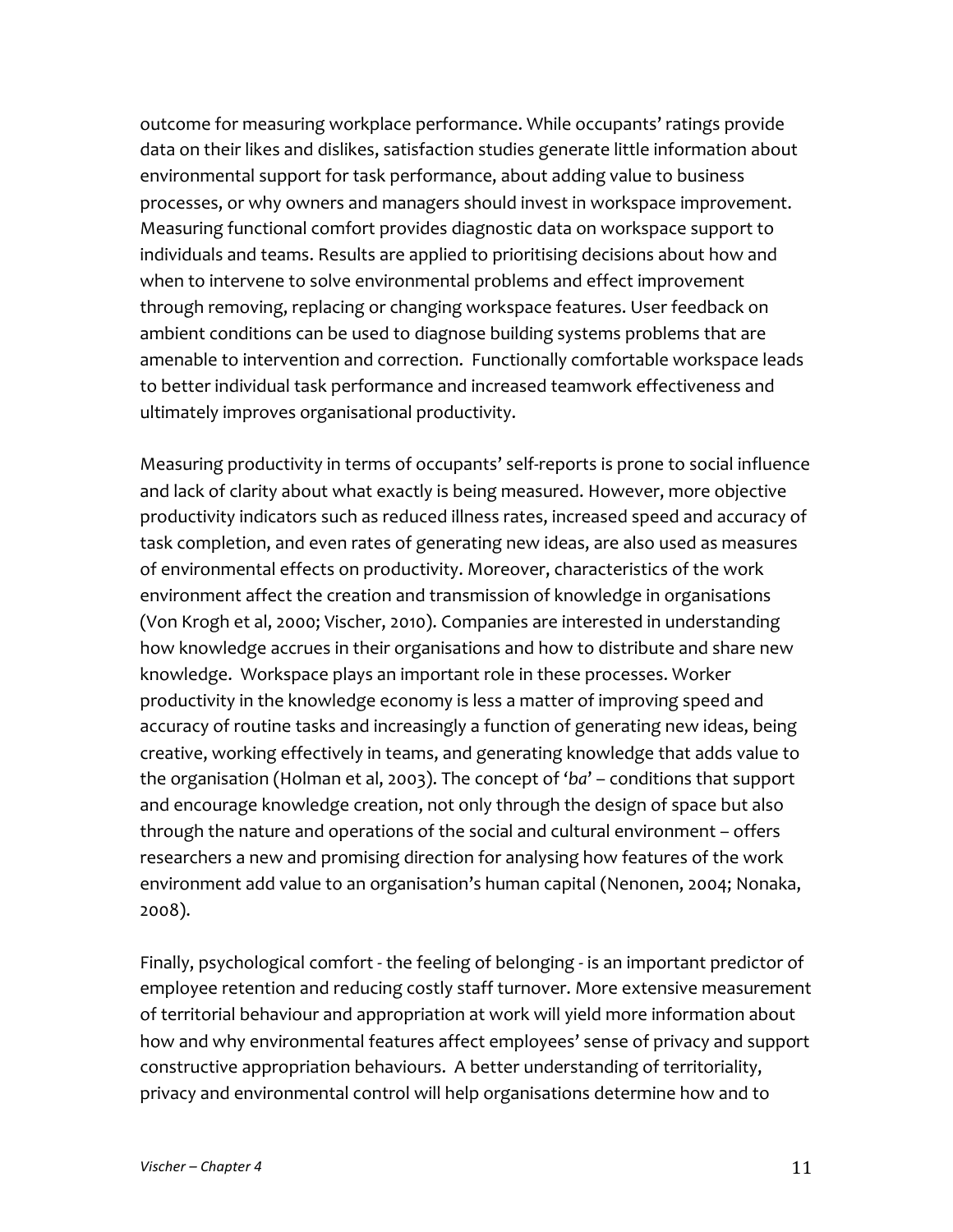what degree investment in environmental quality will affect both recruitment and retention of high-quality employees.

All three types of workspace comfort interact with sustainability or the 'green' qualities of commercial buildings (Baird, 2010; Brown et al, 2009; Leaman & Bordass, 2007). Workspace psychology looks, first, at the effects of sustainable building features, such as natural ventilation, water recycling and passive cooling technology on occupants and their work; and second, at the behavioural changes anticipated from users as a result of sustainable design features in buildings where they work. Such behaviours might include turning off lights when leaving, dropping blinds on sunny windows to reduce heat gain, and using public transportation to get to and from work. Some studies indicate a positive effect on psychological comfort where occupants are proud of working in sustainable buildings and feel empowered to make these kinds of decisions, while others show little evidence of more supportive workspace in sustainable buildings. Anecdotal evidence exists of buildings supplied with innovative sustainable design features that occupants have either not wanted or not been able to use. There is also some evidence that giving occupants a more active role and responsibility for changing their behaviour in environmentally sustainable buildings is a necessary condition for their success.

The environmental psychology of workspace is a rich and diverse field of study that is growing fast. As human beings in all parts of the world spend increasing amounts of time at work, the effects of the physical environment on occupants' performance, health and morale urgently needs to be understood. The knowledge yielded by workspace psychology research will inform employers' decisions as well as corporate investments in the work settings they create, and will assist and improve the building industry as designers, facilities managers, leasing agents and construction professionals draw on it. Business managers also need to understand more about how workspace affects their personnel as companies become more agile by making on-going changes to workspace and even dispersing co-workers to more than one geographic locale (Beard, 2012; Harrison et al, 2004). Finally, all indications are that a better understanding of occupant comfort is a prerequisite for successful sustainability and an effective impact on climate change.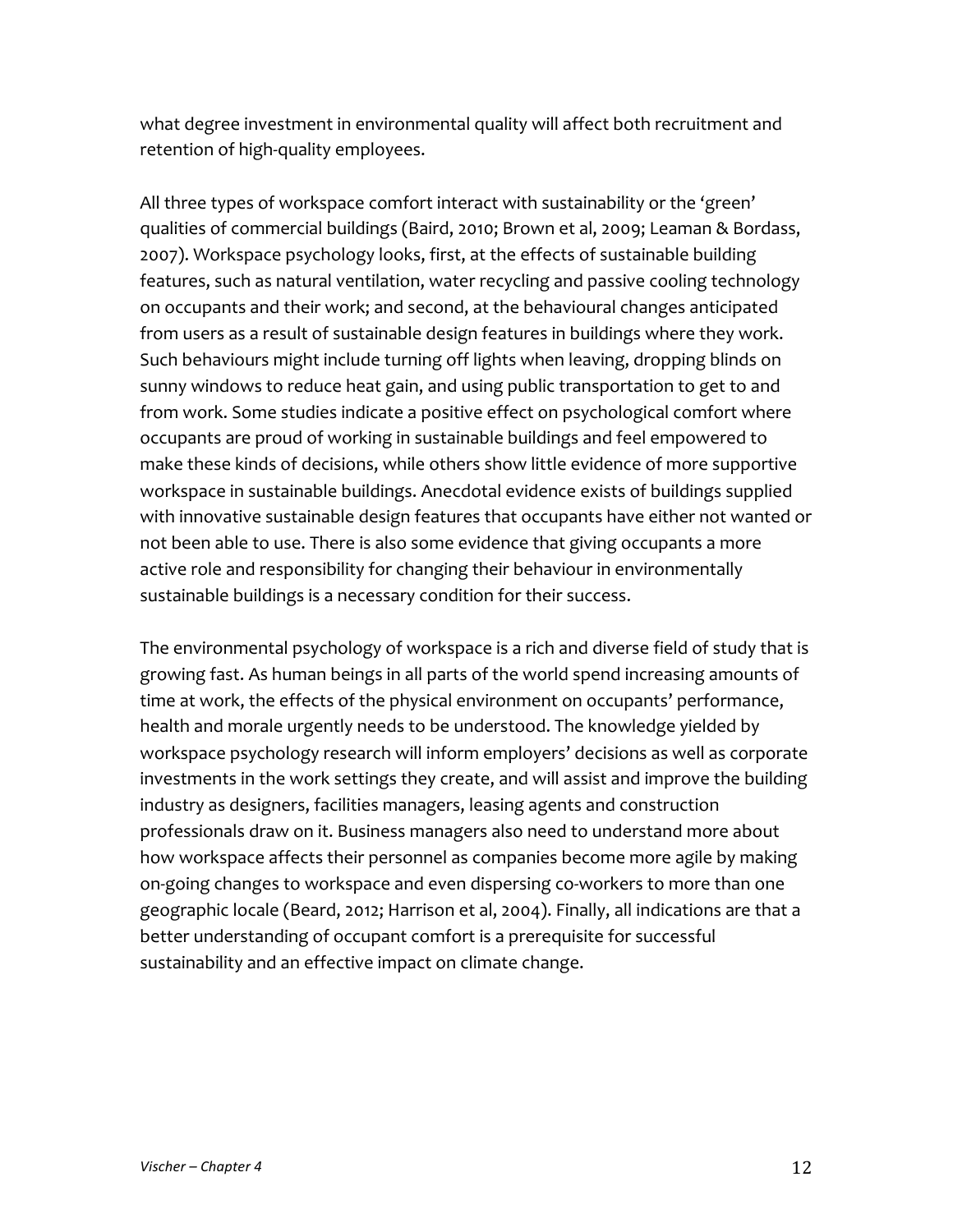# **REFERENCES**

Augustin, S. (2009) Place Advantage: Applied Psychology for Interior Architecture NY: John Wiley.

Baird, G. (2010) Sustainable Buildings in practice; What the Users Think London: Routledge.

Beard, C. (2012) Spatial Ecology Learning and Working Environments *that Change* People and Organizations. Chapter 6 in K. Alexander and I. Price, eds.

Managing organizational ecologies: space, management and organization. London: Routledge.

Becker, F., and Kelley, T. (2004) Offices at Work: Uncommon Workspace Strategies that add Value and Improve Performance. San Francisco: Jossey-Bass.

Bordass, B. and Leaman, A. (2004) Post-Occupancy Evaluation. Chapter 7 in

W.F.E.Preiser and J.C. Vischer, eds. Assessing Building Performance. London: Routledge. 72-78.

Borzykowski, B. (2015) http://www.bbc.com/capital/story/20150804-cant-focus-blameyour-desk accessed 17 October 2015.

Brennan, A., Chugh, J.S., Kline, T. (2002) *Traditional versus open office design: A longitudinal study.* Environment and Behavior, 34(3), 279-299.

Brown, Z., H. Dowlatabadi, and R. Cole (2009) Feedback and adaptive behavior in *green buildings*. Intelligent Buildings International 1. 296–315

Cascio, W. (2000) Virtual workplaces: implications for organizational behavior. In C. Cooper & D. Rousseau, eds. Trends in Organizational Behavior (Vol 6): The Virtual Organization. New York: Wiley.

Chalmers, L. (2015) Women's Spatial Practices in the Routine Office: Winnipeg 1960-1990, PhD Dissertation. Toronto: Ryerson and York Universities.

Chappells, H. (2010) Comfort, well-being and the socio-technical dynamics of everyday life . Intelligent Buildings International 2 286-298,

Churchman, A., Stokols, D., Scharf, A., Nishimoto, K., Wright, R. (1990) *Effects of physical environmental conditions in offices on employee stress and well being*. 22nd International Congress of Applied Psychology, Kyoto, Japan.

Clements-Croome, D., ed. (2006) Creating the Productive Workplace (2nd ed.). U.K., Taylor and Francis.

Cooper, I. (2009) Comfort in a Brave New World. Building Research & Information 37  $(1)$  95-100

Czikszentmihalyi, M. (2003). Good Business: Leadership, Flow, and the Making of *Meaning.* New York: Viking.

Davis M., Leach, D., Clegg, C. (2011) The Physical Environment of the Office: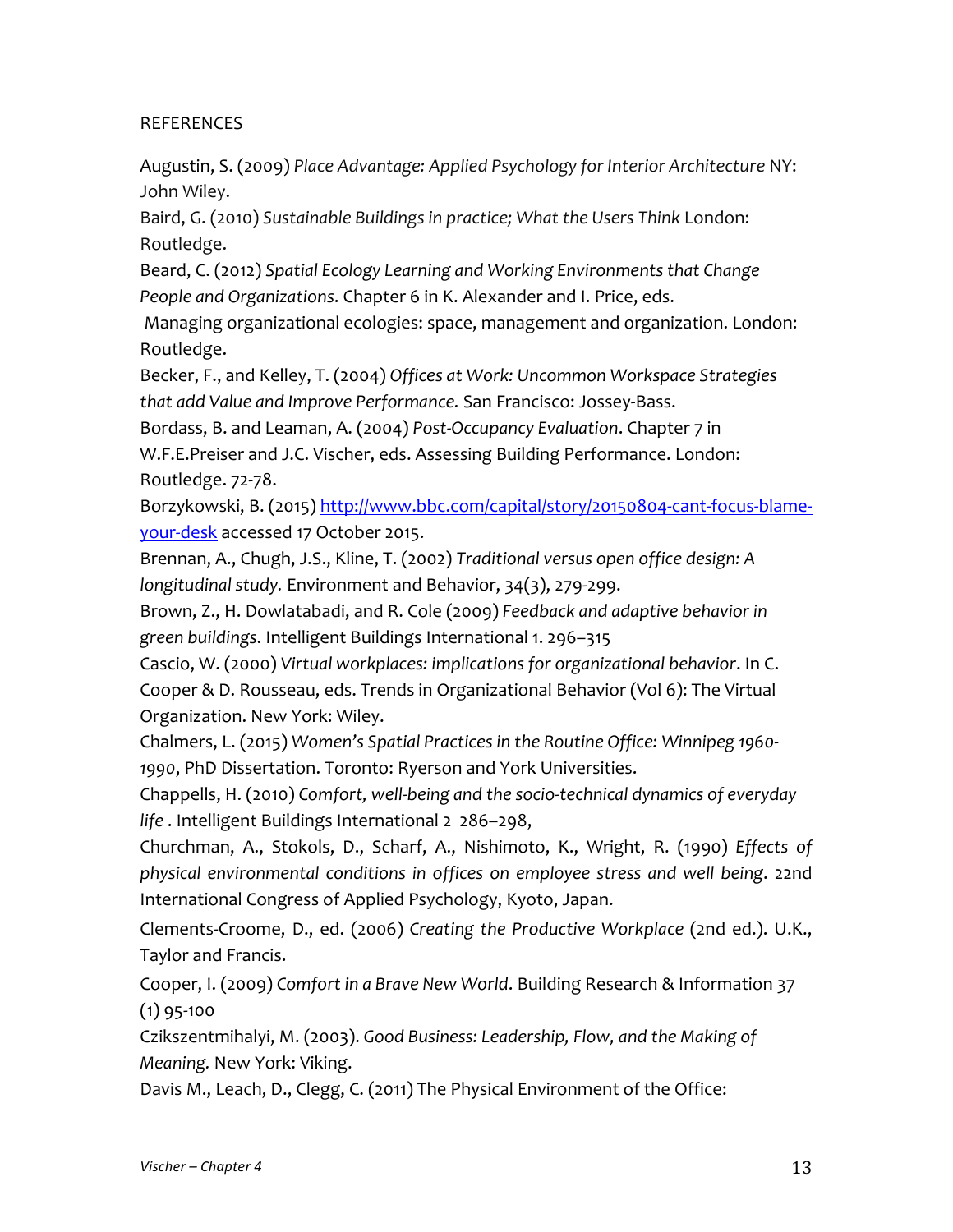Contemporary and Emerging Issues. Chapter 6 in G.P. Hodgkinson and J.K. Ford, eds. International Review of Industrial and Organizational Psychology, Volume 24. John Wiley. 

Elsbach, K.D. (2003) Relating Physical Environment to Self- Categorizations: Identity Threat and Affirmation in a Non-Territorial Office Space. Administrative Science Quarterly 48(4), 622-654

Evans, G.W., & Cohen, S. (1987). *Environmental stress*. In D. Stokols & I. Altman (Eds.), Handbook of Environmental Psychology, Vol. 1. New York: Wiley. 571-610. Fischer, G-N, Tarquinio, C., and Vischer, J.C. (2004) *Effects of the self schema* on perception of space at work. Journal of Environmental Psychology, 24(1), 131-140. Francescato, G., Weidemann, S., Anderson, J.R. (2017, in press) *Evaluating the Built* Environment from the Users' Perspective: Implications of attitudinal models of satisfaction. Chapter 7 in W. Preiser, A. Hardy, U. Schramm, eds. Building Performance Evaluation: From Delivery Process to Life Cycle Phases. NY: Springer. Gillen, N.M. (2006) *The future workplace, opportunities, realities and myths: A* practical approach to creating meaningful environments. In J. Worthington (Ed.), Reinventing the Workplace (2nd ed). Oxford: Architectural Press. 61-78. Gray, J. and Daish, J. (1996) User Participation in Building Design and Management: A Generic Approach to Building Evaluation. London UK: Architectural Press Haans, A., Kaiser, F. G., & de Kort, Y. A. W. (2007). Privacy needs in office *environments: Development of two behavior-based scales.* European Psychologist 12. 93-102.

Hamilton, D. and Watkins, D. (2008) Evidence-based Design for Multiple Building Types New York: Wiley and Sons.

Harrison, A., Wheeler, P., Whitehead, C. (2004) The Distributed Workplace. London: Spon Press.

Haynes, B. (2007) *An evaluation of office productivity measurement* Journal of Corporate Real Estate  $9(3)$ . 144-155

Hedge, A. (1986) Open versus enclosed workspace: the *impact* of design on employee reactions to their offices. Chapter 7 in J.D. Wineman, ed. Behavioural Issues in Office Design. New York: Van Nostrand Reinhold.

Heerwagen, J., Kampschroer, K. Powell, K., Loftness, V. (2004). *Collaborative* knowledge work environments. Building Research and Information, 32(6), 510-528). Holman, D., Wall, T.D., Clegg, C.W., Sparrow, P., Howard, A., eds. (2003) The New *Workplace* – *a* guide to the human impact of modern working practices NY: J.Wiley and Son.

Horgen, T., Joroff, M., Porter, W., & Schon, D. (1999) *Excellence by Design*. New York: Wiley.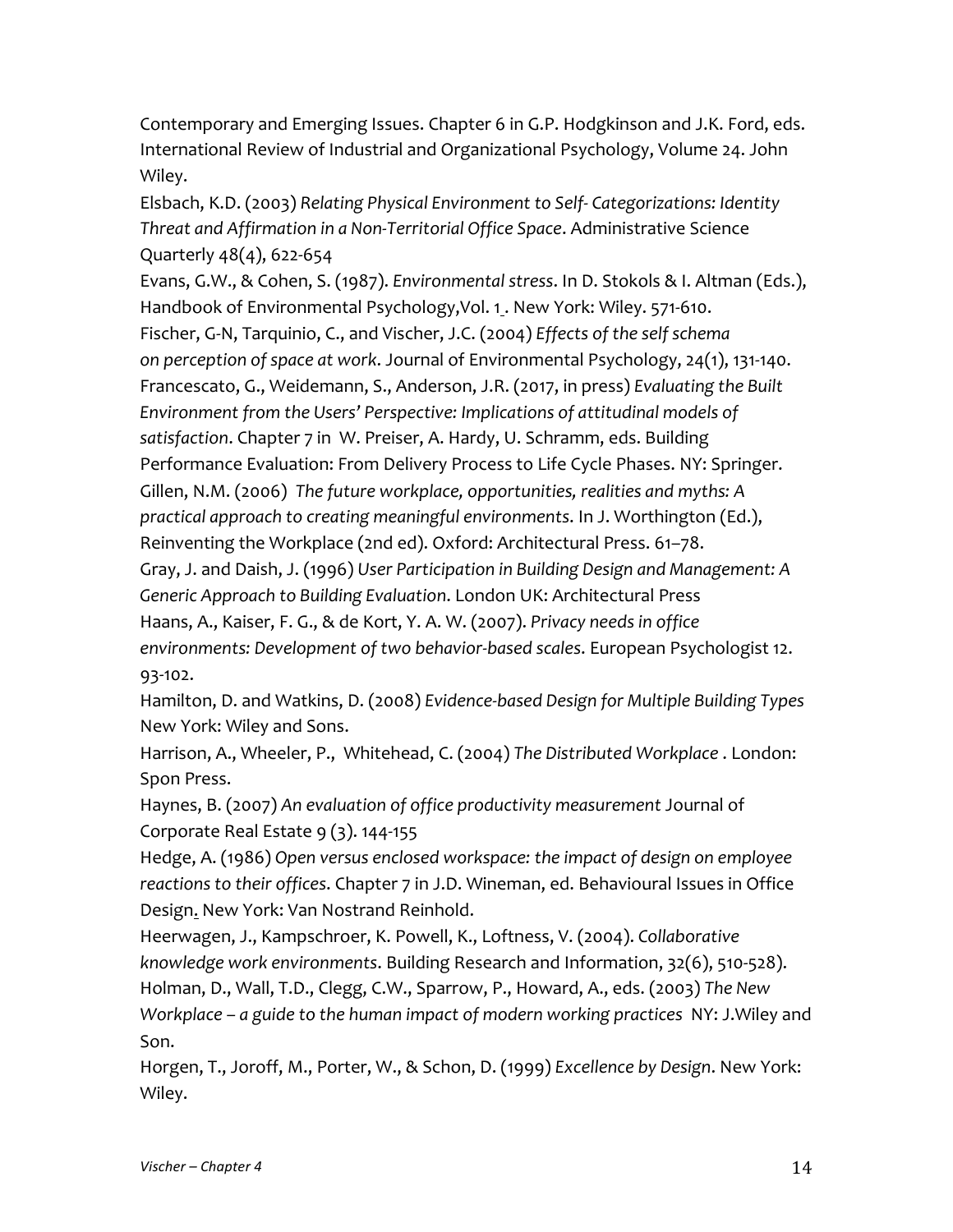Kolbert, E. (2010) Everybody Have Fun: What can policymakers learn from happiness research? New Yorker, March 22. 72-74

Konnikova, M. (2014) The Open Office Trap New Yorker blog 7 January 2014.

Kupritz, V.W. (1998). Privacy in the workplace: The impact of building design. Journal of Environmental Psychology, 18. 341-356.

Lai, J., Levas, A., Chou, P., Pinhanez, C., Viveros, M. (2002) *Bluespace: Personalizing* workspace through awareness and adaptability. International Journal of Human-Computer Studies, 57(5), 415-428.

Leaman, A. and Bordass, B. (2007) Are users more tolerant of green buildings? Building Research and Information,  $35(6)$  662-673.

Lee, S.Y. and Brand, J. (2005) *Effects* of control over office workspace on perceptions of the work environment and work outcomes. Journal of Environmental Psychology, 25(3), 323-333.

Maher, A. and Von Hippel, C. (2005). Individual differences in employee reactions to *open-plan offices*. Journal of Environmental Psychology 25(2*)*. 219–229.

Marans, R., & Spreckelmeyer, K. (1981). *Evaluating Built Environments: A Behavioral* Approach. Ann Arbor, MI: University of Michigan, Institute for Social Research and Architectural Research Laboratory.

McCoy, J.M., & Evans, G.W. (2005). Physical work environment. Chapter 9 in J. Barling, E.K. Kelloway & M.R. Frone (Eds.), Handbook of Work Stress. Thousand Oaks, CA: Sage. 219-245.

McCusker, J.A. (2002) *Individuals and open space office design: The relationship*  between personality and satisfaction in an open space work environment. Dissertation Abstracts International: Section B Sciences & Engineering, 63(2-B), August.

McElroy, J. C., & Morrow, P. C. (2010) *Employee reactions to office redesign:* A naturally occurring quasi-field experiment in multi-generational setting. Human Relations 63 (5), 169-191.

Moore, G.T. (1980) Holism, environmentalism and the systems approach. Man-Environment Systems 10(1), 11-21.

Nenonen, S. (2004) *Analysing the intangible benefits of work space*. Facilities, 22(9-10), 233-239.

Nonaka, I., R. Toyama (2007) Why Do Firms Differ? The Theory of the Knowledge *Creating Firm.* Chapter 1 in Ichijo, K.I. and Nonaka, I. eds. Knowledge Creation and Management, London: Oxford University Press, pp. 13 - 31.

Nicolaou, L. (2006) Emerging Building Forms and Accommodation Solutions: New *Building Typologies For Distinctive Place-Making. Chapter 13 in In J. Worthington (Ed.),* Reinventing the Workplace (2nd Edn). Oxford: Architectural Press. 205-219 Nicol, F. and Stevenson, F. (2013) Adaptive Comfort in an unpredictable world Building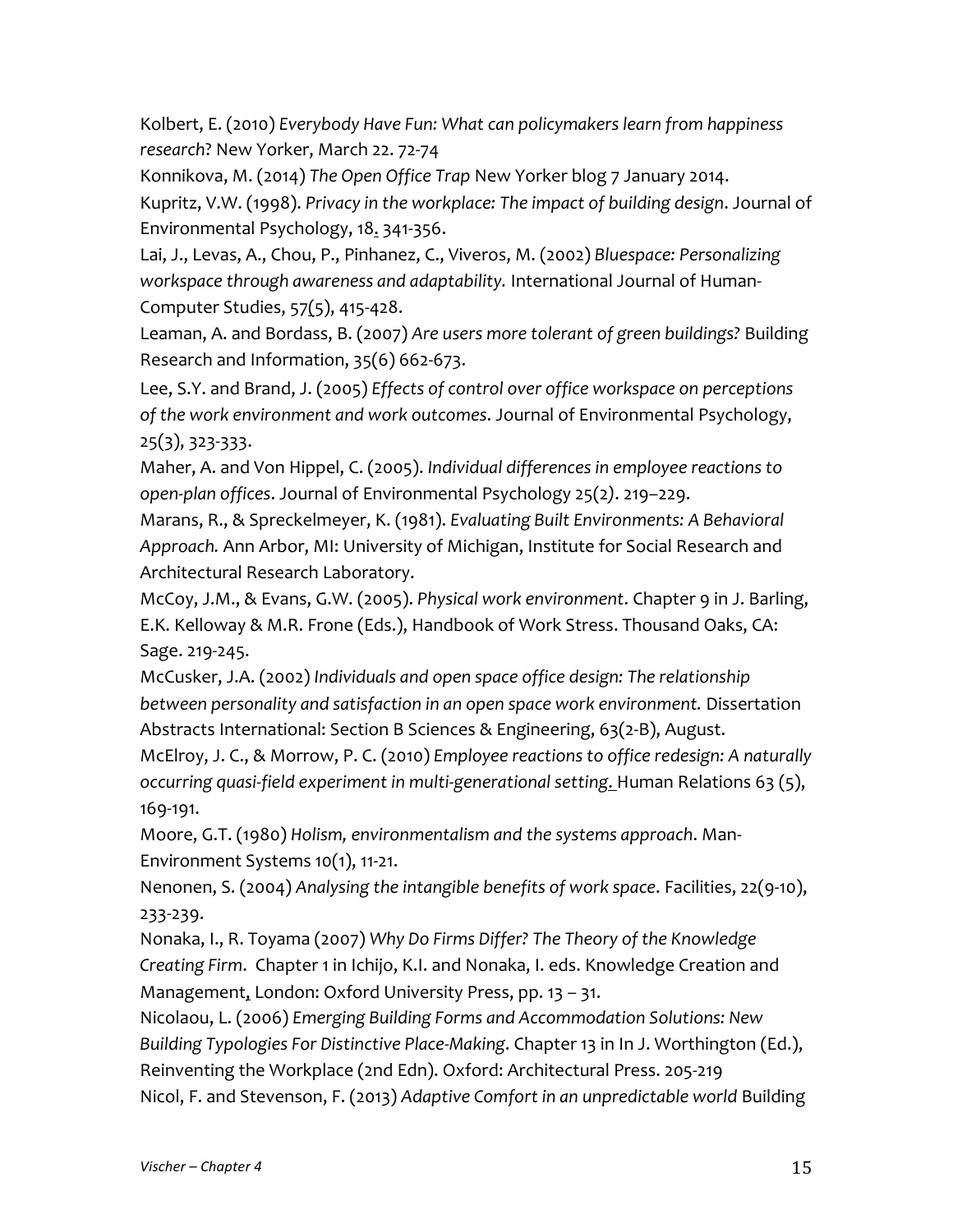Research & Information,  $41(3)$  255-258

Niemala, R., Rautio, S., Hannula, M., & Reijula, K. (2002). Work environment effects on labor productivity: An intervention study in a storage building. American Journal of Industrial Medicine,  $42(4)$ ,  $328-335$ .

Ornstein, S.W. (1999) A post-occupancy evaluation of workplaces in Sao Paolo, Brazil. Environment and Behavior, 31(4), 435-462

Oseland, N. (2009) Enhancing Interaction. Facilities Management. November. 22-23. Oseland, N., Marmot, A., Swaffer, F., Ceneda, S. (2011) Environments for successful *Interaction.* Facilities, 29 (1-2). 50 - 62

Ouye, J.A. (2008) In Search of Measuring Workplace Productivity Presented at the ProWork Seminar May 2008, Helsinki, Finland. New Ways of Working Network Pedersen, D. (1999) Dimensions of Environmental Competence Journal of Environmental Psychology 19 $(3)$ . 303-308

Preiser, W.F.E., & Vischer, J.C. Eds. (2015) Assessing Building Performance. 2<sup>nd</sup> Ed. NY: Routledge.

Rioux, L., Rubens, L., Le Roy, J., Le Comte, J., eds. (2013) Le confort au travail Presses de l'Universite Laval.

Rishi, P. Sinha, S.P., Dubey, R. (2000). A correlational study of workplace *characteristics and work satisfaction among Indian bank employees.* Psychologia, 43(3), 155-164.

Selye, H. (1979). The stress concept and some of its implications. In V. Hamilton & D.M. Warburton, eds. Human Stress and Cognition: An Information-Processing Approach. London: Wiley. 11-32

Springer, T. (2011) Measuring Work and Work Performance New Ways of Working White Paper. February.

Stegmeier, D. (2008) Innovations in Office Design: The Critical Influence Approach to **Effective Work Environments. NY: John Wiley.** 

Stone, A. and Mackie, C. (2013) Subjective Sell-Being: Measuring Happiness, Suffering, *and Other Dimensions of Experience*. National Research Council: National Academies Press.

Sundstrom, E., McIntyre, M., Halfhill, T., Richards, H. (2000) Work groups: From the Hawthorne studies to work teams of the 1990s and beyond. Group Dynamics: Theory, Research, and Practice  $4(1)$ , Mar 2000, 44-67.

Tu, K.J. and Loftness, V. (1998). The effects of organizational workplace dynamics and building infrastructure flexibility on environmental and technical quality in offices. Journal of Corporate Real Estate, 1(1), 46-63.

Van der Voordt, T. (2004) Productivity and employee satisfaction in flexible workplaces. Journal of Corporate Real Estate  $6(2)$ . 133-148.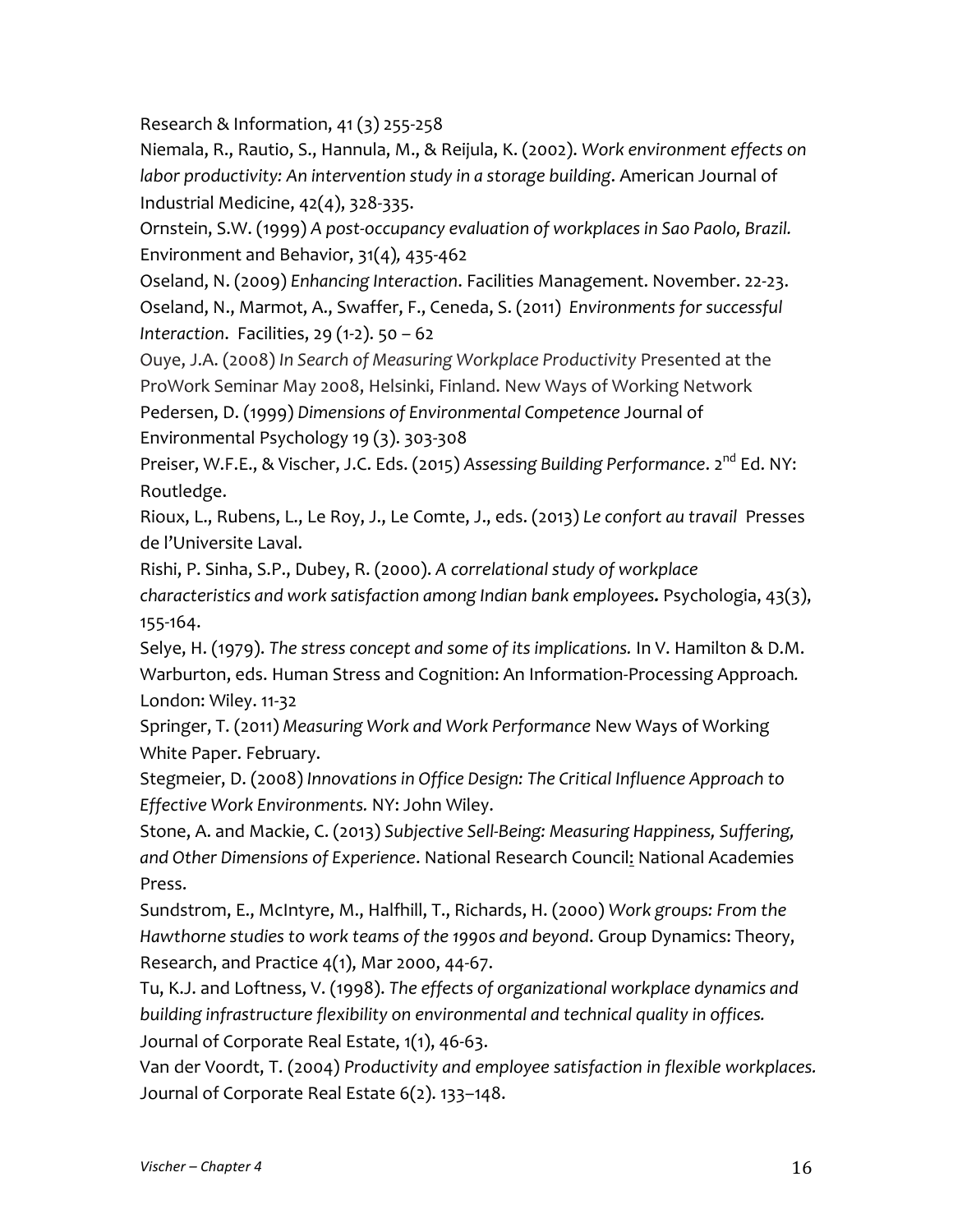Veitch, J., Charles, K., Farley, K., Newsham, G. (2007) A Model of Satisfaction with *open-plan office conditions: COPE field findings.* Journal of Environmental Psychology, 27 (3). 177-189

Vischer, J.C. (1989) Environmental Psychology in Offices New York: Van Nostrand Reinhold.

Vischer, J.C. (1996) *Workspace Strategies: Environment As A Tool For Work New York:* Chapman and Hall.

Vischer, J.C. (2005a) Space Meets Status: Designing Performing Workspace. Oxford UK: Taylor & Francis/Routledge.

Vischer, J.C. (2005b) Measuring the Impact of Moving on Building Users: Can new *workspace change organisational culture?* Ecolibrium. September. 22-27.

Vischer, J.C. (2006) The concept of workplace performance and its value to managers. California Management Review, 49(2), 62-79

Vischer, J.C. (2007). The effects of the physical environmental on work performance: *Towards a model of workspace stress*. Stress and Health, 23(3), *175-184*.

Vischer, J.C. (2008a) Towards a Psychology of the Work Environment: Comfort, Satisfaction and Performance. Chapter 3 in C.Grech and D.Walters, eds. Future Office Oxford: Taylor & Francis. 25-32.

Vischer, J. (2008b) Towards an Environmental Psychology of Workspace: How People are affected by Environments for Work, Architectural Science Review 51(2). 97-108 Vischer, J.C. (2009) Applying knowledge on building performance: From evidence to Intelligence Intelligent Buildings International 1. 239-248

Vischer, J.C. (2010) Human capital and the organisational environment. Chapter 19 in Alan Burton-Jones and J.C.Spender, eds. Oxford Handbook of Human Capital. UK: Oxford University Press. 477-498

Vischer, J.C. (2011) User Empowerment in Workspace Change. Chapter 9 in Edward Finch, Ed. Facilities Change Management. London: Wiley-Blackwell.

Vischer, J.C. (2012) The Changing Meaning of Workspace: Planning Space and Technology in the Work Environment. Chapter 7 in S. Mallory-Hill, W. Preiser, C.Watson, eds. Enhancing Building Performance. Wiley-Blackwell. 89-98.

Vischer, J.C. and Fischer, G.-N. (2005) Issues in User Evaluation of the Work

Environment : Recent Research Le Travail Humain 68(1) 73-96.

Vischer, J.C. and Malkoski, K. (2015) The Power of Workspace For People and Business. Melbourne, Australia: Schiavello.

Vischer, J.C. and Zeisel, J. (2008) Bridging the Gap Between Research and Design World Health Design, July. 57-61.

Von Krogh, G., Nonaka, I., Nishiguchi, T., eds. (2000) *Knowledge Creation: A Source of* Value. New York: St. Martins Press.